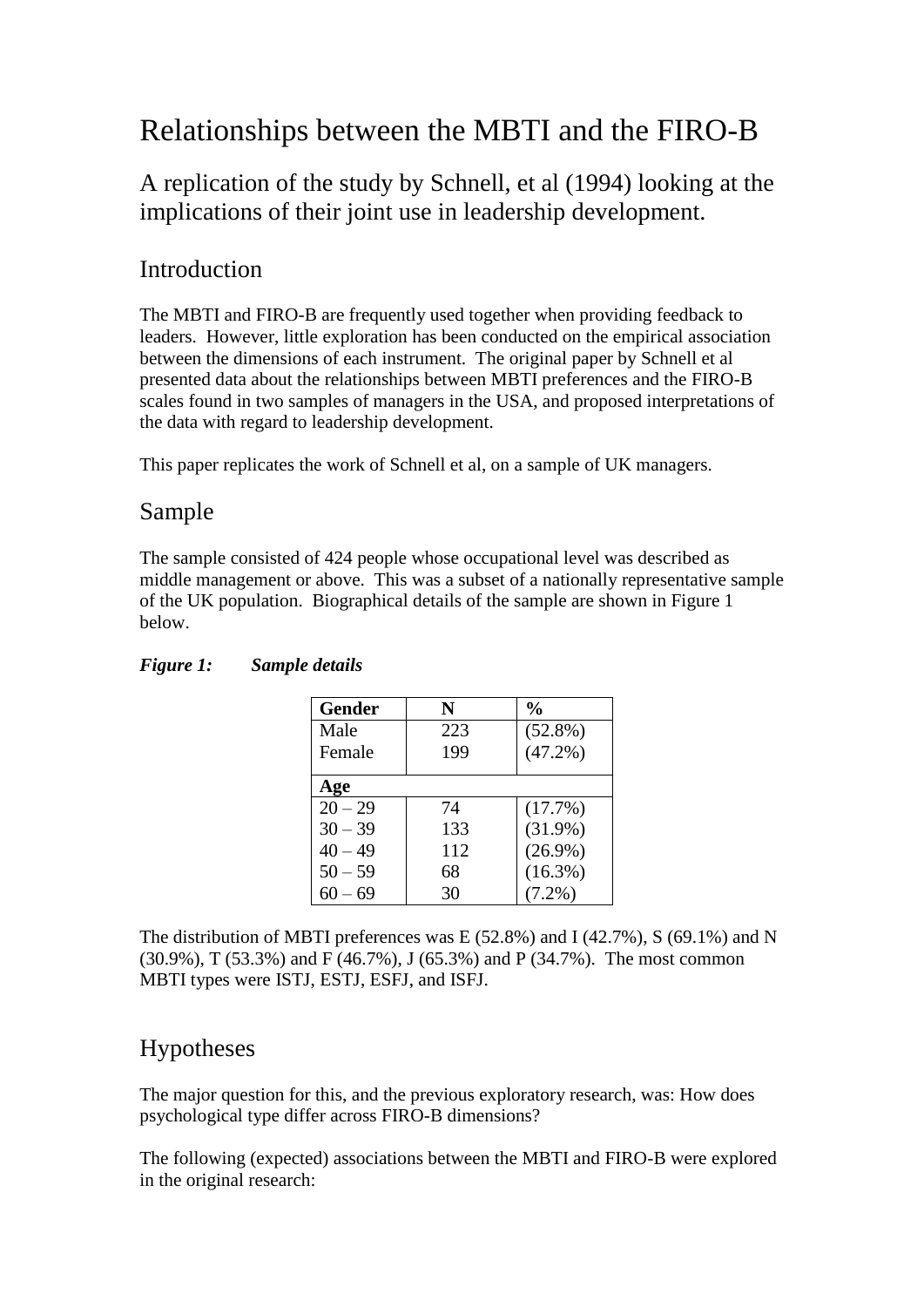- a. The clearer the preference for Extraversion, the greater the need for both Expressed and Wanted Inclusion;
- b. The clearer the preference for Feeling, the greater the need for both Expressed and Wanted Affection;
- c. The clearer the preference for Sensing, the greater the need for Wanted Control;
- d. The clearer the preference for Judging, the greater the need for Expressed Control.

In addition, each of the psychological types were examined across FIRO-B dimensions to determine if there were differences within groups. Psychological type was also examined individually to see which interpersonal needs were highest.

### Analysis and Results

Table 1 shows the results from the correlational analyses.

#### **Table 1: Correlation of MBTI Step 1 Continuous Scores with the FIRO-B**

| <b>Scale</b>               | EI        | <b>SN</b> | TF        | J <sub>P</sub> |
|----------------------------|-----------|-----------|-----------|----------------|
| <b>Expressed Inclusion</b> | $-421**$  | $.189*$   | $.205**$  | .038           |
| Wanted Inclusion           | $-421**$  | $.257**$  | $.206**$  | $.159**$       |
| <b>Expressed Control</b>   | $-.120*$  | $.118*$   | $-.253**$ | $-.043$        |
| <b>Wanted Control</b>      | .061      | $-.069$   | $.205**$  | $-.058$        |
| <b>Expressed Affection</b> | $-408**$  | $.121*$   | $.282**$  | .019           |
| <b>Wanted Affection</b>    | $-.347**$ | $130**$   | $.304**$  | .069           |

*Notes:* \*\* *Sig at p<.01, \* Sig at p<.05*

*Negative correlations are associated with E, S, T & J. Positive correlations are associated with I, N, F & P.*

Several results from this table are noteworthy:

- o As predicted, there is a clear association between Extraversion and Expressed Inclusion and Wanted Inclusion. Extraversion also shows significant correlations with Expressed Affection, Wanted Affection and (to a lesser extent) Expressed Control. This corresponds with the findings of Schnell et al who, by way of explanation, described the MBTI Extraversion preference as incorporating paying attention to others (Expressed Inclusion) as well as other aspects of interpersonal relations which are usually less central, such as the desire to lead others (Expressed Control), to support and show concern (Expressed Affection), and to be loved (Wanted Affection).
- o The correlation of Extraversion with both Expressed Inclusion and Expressed Affection brings into question the statistical independence of the latter two scales. Again, this mirrors the earlier study and may warrant further investigation.
- o As predicted, both Affection scales show relationships to the Feeling preference. However, the Feeling preference also shows clear relationships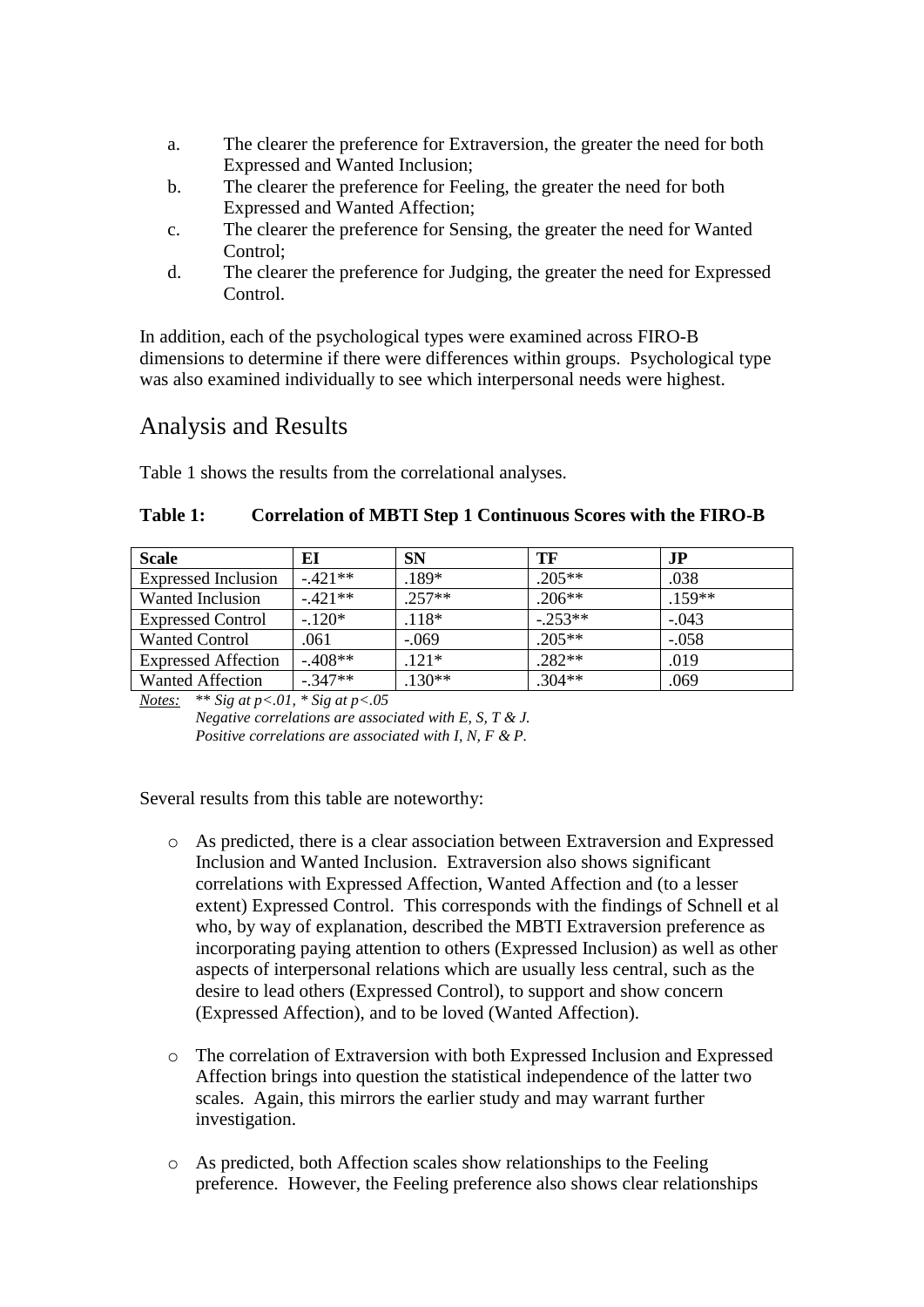with both Inclusion scales and the Wanted Control scale. The Thinking preference, on the other hand, shows a clear link with Expressed Control.

- o Rather surprisingly, the Sensing preference does not correlate significantly with any of the FIRO-B scales. It only shows a very weak (non-significant) correlation with Wanted Control. Intuition, on the other hand, shows clear relationships with Wanted Inclusion and Wanted Affection and, to a lesser extent, with all the other scales except Wanted Control
- o Also surprising, is the fact that the Judging preference does not show a significant relationship with Expressed Control. This was also found in the earlier study, and when one looks at the links between Expressed Control and the other MBTI preferences it might help to clarify the meaning of Expressed Control as involving assertively structuring the **social** world.

To test the hypothesis proposed by Schnell and Hammer (1993) that the strength of the Overall Score (sum or all rows or columns on the FIRO-B) is representative of the clarity of preference within the E-I dimension, the correlation between the Overall Score and the E-I continuous score was calculated. The correlation was found to be significant at  $-496$  (p<.001, n=360). This confirms the broadness of the Extraversion concept and the fact that the FIRO-B focuses on social behaviours.

Analyses were also conducted to look at how psychological type relates to the average Overall Score on the FIRO-B. Table 2 shows the average Overall Scores for each of the 16 types.

| <b>Type</b> | <b>Mean Overall</b> | N  |
|-------------|---------------------|----|
|             | Score (SD)          |    |
| <b>ENTP</b> | 30.11(6.05)         | 9  |
| <b>ENFP</b> | 30.08 (6.22)        | 26 |
| <b>ESFJ</b> | 29.73 (7.45)        | 41 |
| <b>ENFJ</b> | 29.47 (5.48)        | 15 |
| <b>ESFP</b> | 28.00 (5.84)        | 16 |
| <b>INFJ</b> | 27.14 (6.20)        | 7  |
| <b>ESTP</b> | 26.95 (5.68)        | 22 |
| <b>ESTJ</b> | 26.93 (6.30)        | 42 |
| <b>ENTJ</b> | 26.56 (4.89)        | 18 |
| <b>INTJ</b> | 26.11 (4.34)        | 9  |
| <b>INFP</b> | 25.00 (5.57)        | 13 |
| <b>ISFJ</b> | 24.48 (5.09)        | 40 |
| <b>ISFP</b> | 24.14 (4.63)        | 7  |
| <b>ISTJ</b> | 22.15 (5.59)        | 60 |
| <b>INTP</b> | 21.69 (6.22)        | 13 |
| <b>ISTP</b> | 21.09 (7.00)        | 22 |

#### **Table 2: Average FIRO-B Overall Scores for each psychological type**

The table confirms that (with the exception of INFJs) Extraverted types tend to have greater interpersonal needs than Introverted types. The next split is in terms of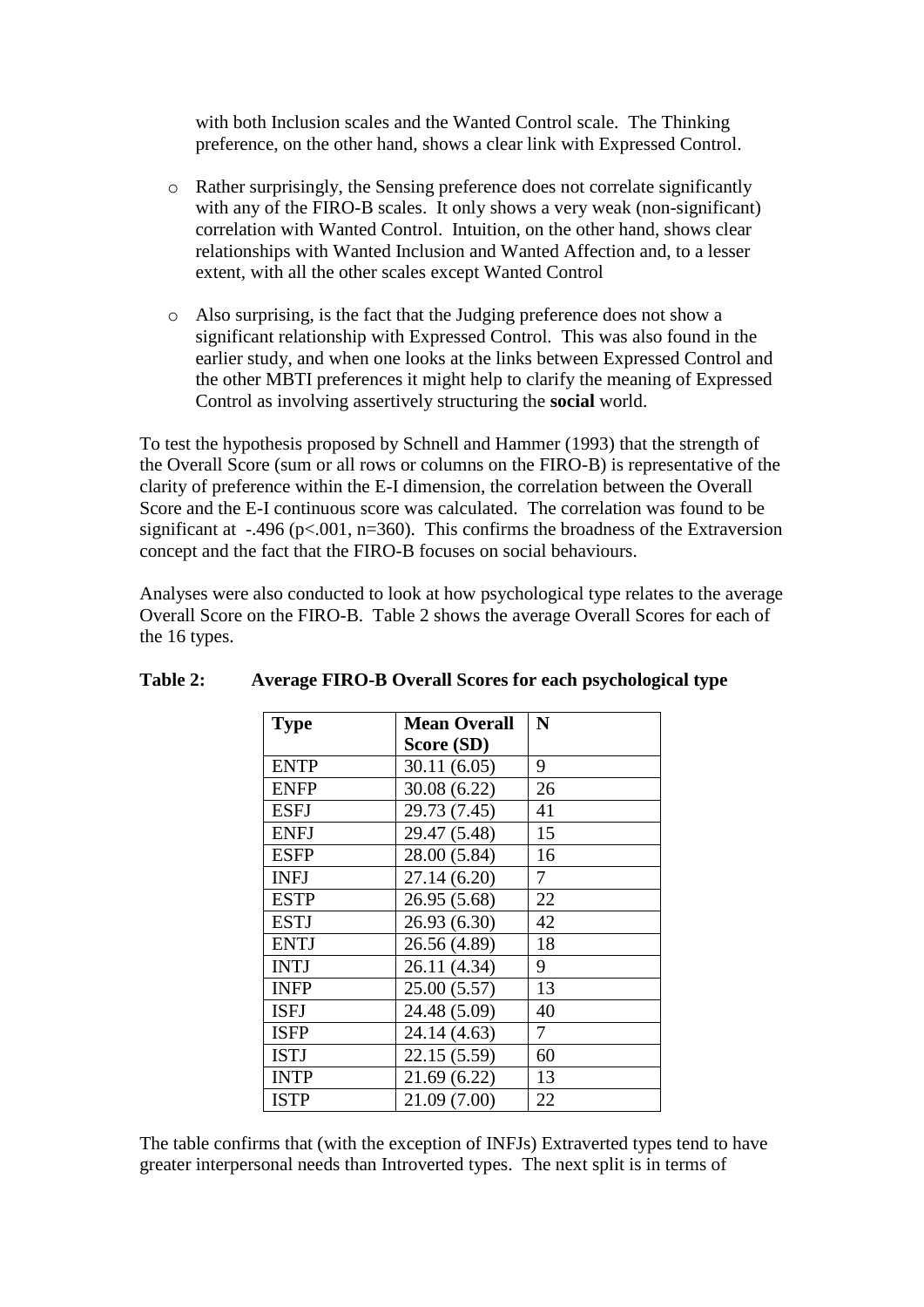Thinking and Feeling. Amongst Extraverts, all Feeling types have greater interpersonal needs than do all Thinking types (with the exception of ENTPs). This is also the case amongst Introverts, with the exception of INTJs who have the second highest interpersonal needs amongst the Introverts.

Table 3 shows the highest FIRO-B scores for each MBTI type. Mean scores on the six FIRO-B dimensions were obtained for all psychological types, and the strongest interpersonal need dimension is listed first in each cell. A second dimension is listed if the difference between the highest two interpersonal needs was less than one.

| <b>ISTJ</b>                | <b>ISFJ</b>                | <b>INFJ</b>                | <b>INTJ</b>                |
|----------------------------|----------------------------|----------------------------|----------------------------|
| <b>Expressed Control</b>   | <b>Wanted Control</b>      | <b>Expressed Control</b>   | <b>Expressed Control</b>   |
| <b>Wanted Control</b>      | <b>Expressed Inclusion</b> | <b>Expressed Inclusion</b> | <b>Expressed Inclusion</b> |
|                            |                            |                            |                            |
| <b>ISTP</b>                | <b>ISFP</b>                | <b>INFP</b>                | <b>INTP</b>                |
| <b>Expressed Control</b>   | <b>Wanted Control</b>      | Wanted Affection           | <b>Expressed Control</b>   |
|                            | Expressed Inclusion*       | <b>Wanted Control</b>      | <b>Expressed Inclusion</b> |
|                            | <b>Expressed Control</b>   |                            |                            |
| <b>ESTP</b>                | <b>ESFP</b>                | <b>ENFP</b>                | <b>ENTP</b>                |
| <b>Expressed Control</b>   | <b>Expressed Inclusion</b> | <b>Expressed Inclusion</b> | <b>Expressed Control</b>   |
| <b>Expressed Inclusion</b> | <b>Wanted Affection</b>    | <b>Expressed Control</b>   | <b>Expressed Inclusion</b> |
|                            |                            |                            |                            |
| <b>ESTJ</b>                | <b>ESFJ</b>                | <b>ENF.I</b>               | <b>ENTJ</b>                |
| <b>Expressed Control</b>   | <b>Expressed Inclusion</b> | <b>Expressed Inclusion</b> | <b>Expressed Control</b>   |
| <b>Expressed Inclusion</b> | <b>Wanted Affection</b>    | <b>Expressed Control</b>   | <b>Expressed Inclusion</b> |
|                            |                            |                            |                            |

#### **Table 3: Highest FIRO-B Cell Scores for each Psychological Type**

*\* Expressed Inclusion and Expressed Control scores equally high in this case.*

For the majority of types, Expressed Inclusion (13 instances) and Expressed Control (12 instances) were amongst the top one or two FIRO-B scores. Four of the Introversion types included Wanted Control amongst their top FIRO-B scores, and three of the Feeling types included Wanted Affection.

This differs notably from the sample studied by Schnell at al (1994), where Wanted Affection was amongst the top two FIRO-B scores for all types. Indeed, the authors of that study expressed their surprise that Affection needs were so prominent, reinforcing attempts to help leaders show more appreciation and support for their staff. It is possible, however, that the specific nature of their sample group (participants in the CCL Leadership Development Program) may have had an impact on this result.

Tables 4 and 5 show psychological types with the highest and lowest mean scores for each FIRO-B cell. Within each cell in Table 4, types are listed in descending order, with the type with the highest need score listed first. Within each cell in Table 5, types are listed in ascending order, with the type with the lowest need score listed first.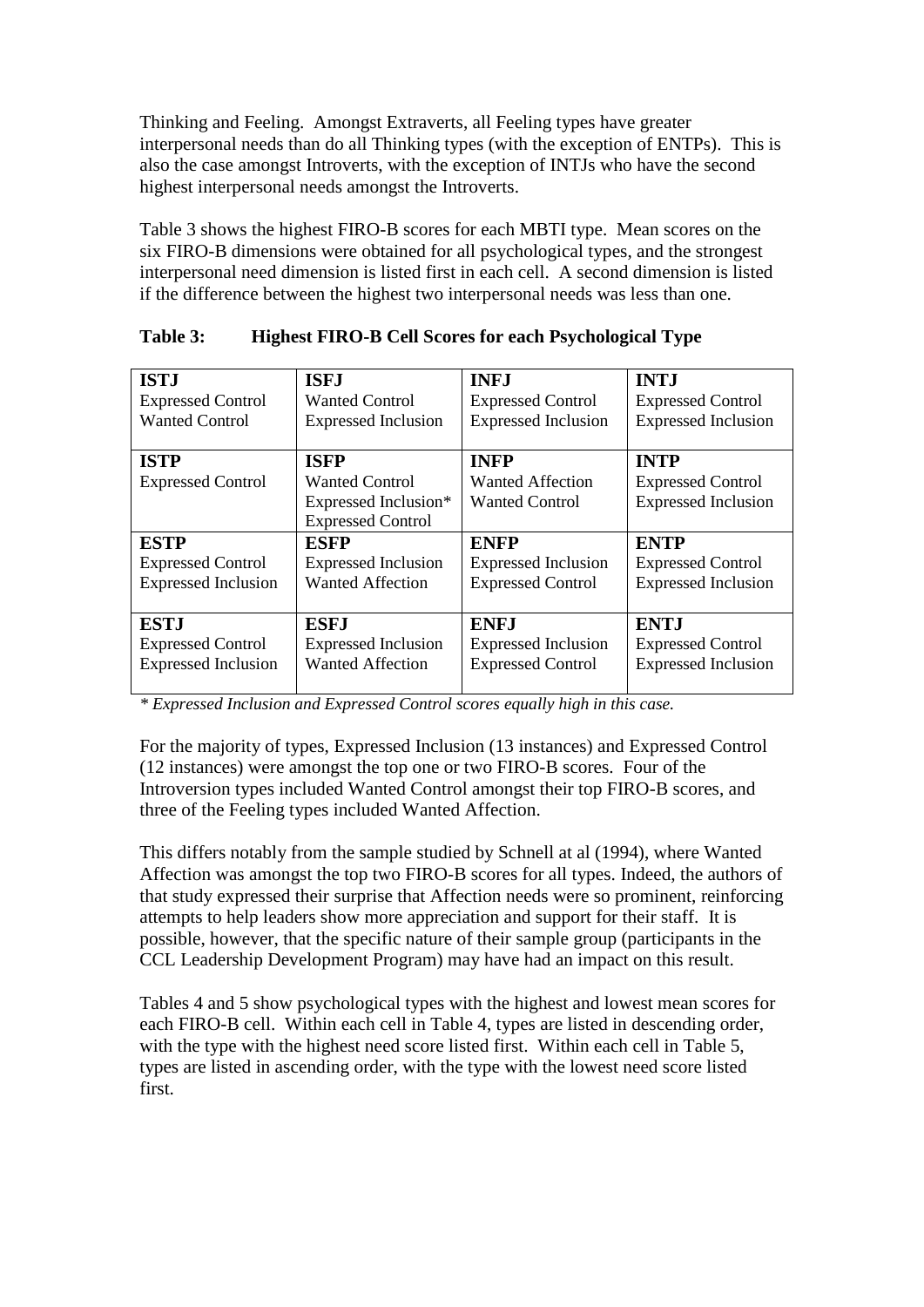#### **Table 4: Ranking of Psychological Type with highest mean scores within FIRO-B dimensions**

|                  | <b>Inclusion</b> | <b>Control</b> | <b>Affection</b> |
|------------------|------------------|----------------|------------------|
| <b>Expressed</b> | <b>ESFP</b>      | <b>INTJ</b>    | <b>ESFJ</b>      |
|                  | <b>ENFP</b>      | <b>ENTJ</b>    | <b>ENFP</b>      |
|                  |                  |                | <b>ENTP</b>      |
| <b>Wanted</b>    | <b>ENFP</b>      | <b>INFJ</b>    | <b>ESFJ</b>      |
|                  | <b>ESFJ</b>      | <b>ISFJ</b>    | <b>ENFP</b>      |
|                  | <b>INFJ</b>      | <b>ENFJ</b>    | <b>INFP</b>      |
|                  | <b>ENTJ</b>      |                | <b>ENTP</b>      |
|                  |                  |                | <b>ESFP</b>      |

#### **Table 5: Ranking of Psychological Type with lowest mean scores within FIRO-B dimensions**

|                  | <b>Inclusion</b> | <b>Control</b> | <b>Affection</b> |
|------------------|------------------|----------------|------------------|
| <b>Expressed</b> | ISTP             | INFP           | <b>INTP</b>      |
|                  | <b>ISTJ</b>      | ISFJ           | <b>ISTP</b>      |
|                  |                  | ESFP           |                  |
| Wanted           | ISTJ             | <b>NTP</b>     | <b>ISTP</b>      |
|                  |                  |                | INTP             |

It can be seen that MBTI types that combine Extraversion and Feeling tend to exhibit consistently high Inclusion and Affection needs (but not necessarily particularly high Control needs). Conversely, types than combine Introversion and Thinking tend to exhibit low needs in all the categories except Expressed Control.

The data is fairly supportive of type dynamics theory. For example, if Expressed Inclusion is primarily related to Extraverted Thinking, dominant Extraverted Feeling types (ENFJ & ESFJ) would be expected to score highest on this scale. At the same time, Introverted Thinking types (ISTP & INTP), for whom Extraverted Feeling is their inferior function, would be expected to score lowest. Although this isn't quite the case, the types do fall within the top and bottom scorers respectively. Taking another example; if Expressed Control is primarily related to Extraverted Thinking, we would expect those with dominant Extraverted Thinking (ENTJ & ESTJ) to score highest on the scale and those with dominant Introverted Feeling (ISFP & INFP) to score lowest. Again, this hypothesis is partially supported.